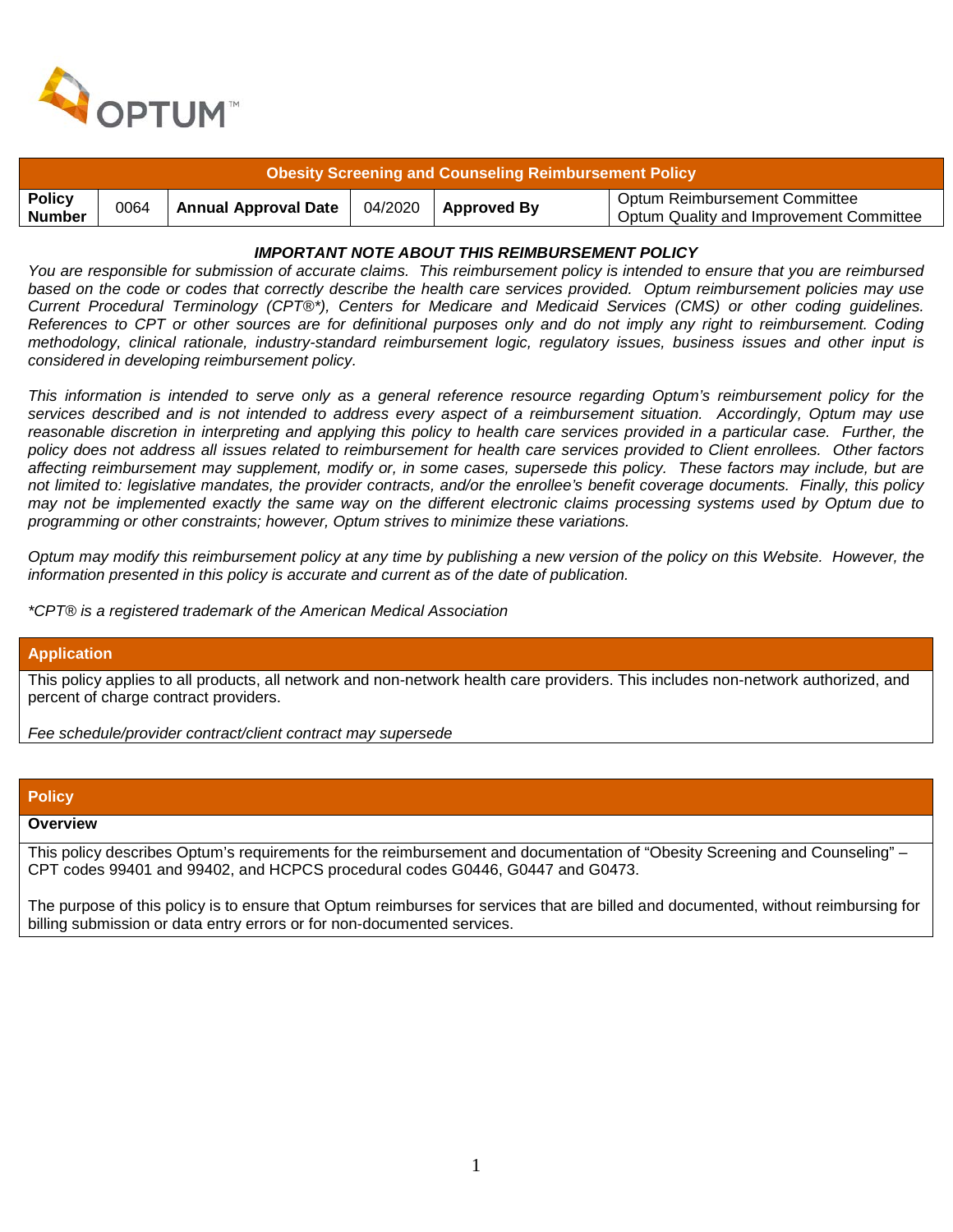

## **Reimbursement Guidelines**

For eligible adult health plan members with obesity, defined as Body Mass Index (BMI) equal to or greater than 30 kg/m<sup>2</sup>, Optum will align reimbursement with Medicare including:

- One face-to-face visit every week for the first month;
- ° One face-to-face visit every other week for months 2-6; and<br>8. One face to face visit every menth for months 7.12 lift the ma
- ° One face-to-face visit every month for months 7-12 [if the member meets the 3kg (6.6 lbs.) weight loss requirement during the first 6 months.]

For adult members who do not achieve a weight loss of at least 3 kg (6.6 pounds) during the first 6 months of intensive therapy, a reassessment of their readiness to change and BMI is appropriate after an additional 6-month period.

These visits must be provided by a qualified health care provider.

For eligible children and adolescent (6-18 years) health plan members with overweight, defined as having an age/gender-specific BMI at or above the 85<sup>th</sup> percentile. Optum will align reimbursement with the recommendations of the U.S. Preventive Services Task Force.

CPT codes for obesity screening and counseling are:

- 99401 preventive medicine counseling and/or risk factor intervention/s provided to an individual (separate procedure); approximately 15 minutes
- 99402 preventive medicine counseling and/or risk factor intervention/s provided to an individual (separate procedure); approximately 30 minutes

HCPCS codes related to obesity screening and counseling are:

- G0446 annual, face-to-face intensive behavioral counseling (IBT) for cardio-vascular disease (CVD), individual, 15 minutes
- G0447 face-to-face behavioral counseling for obesity, 15 minutes
- G0473 face-to-face behavioral counseling for obesity, group (2–10), 30 minutes.

# **Documentation Guidelines**

The documentation in the health care record of obesity screening and counseling must show sufficient patient history to adequately demonstrate that the following coverage conditions were met:

- The individual has a Body Mass Index (BMI) equal to or greater than 30 kg/m<sup>2</sup> (for adults), or has an age/gender-specific BMI at or above the  $85<sup>th</sup>$  percentile (for children and adolescents; ages 6-18 years)
- Services were furnished by a qualified health care provider

In addition to documenting that the coverage conditions were met, the health care record must include verification of the counseling intervention. Documentation must demonstrate the patient was:

- 1. *Assessed:* Asked about/assessed behavioral health risk(s) and factors affecting choice of behavior change goals/methods.
- 2. *Advised:* Given clear, specific, and personalized behavior change advice, including information about personal health harms and benefits.
- 3. *Agreed:* Collaboratively selected appropriate treatment goals and methods based on the patient's interest in and willingness to change the behavior.
- 4. *Assisted:* Using behavior change techniques (self-help and/or counseling), aided the patient in achieving agreed-upon goals by acquiring the skills, confidence, and social/environmental supports for behavior change, supplemented with adjunctive medical treatments when appropriate.
- 5. *Arranged:* Scheduled follow-up contacts (in person or by telephone) to provide ongoing assistance/support and to adjust the treatment plan as needed, including referral to more intensive or specialized treatment.

Obesity screening and counseling are time-based codes. The documentation of these services must include the amount of time spent with the patient.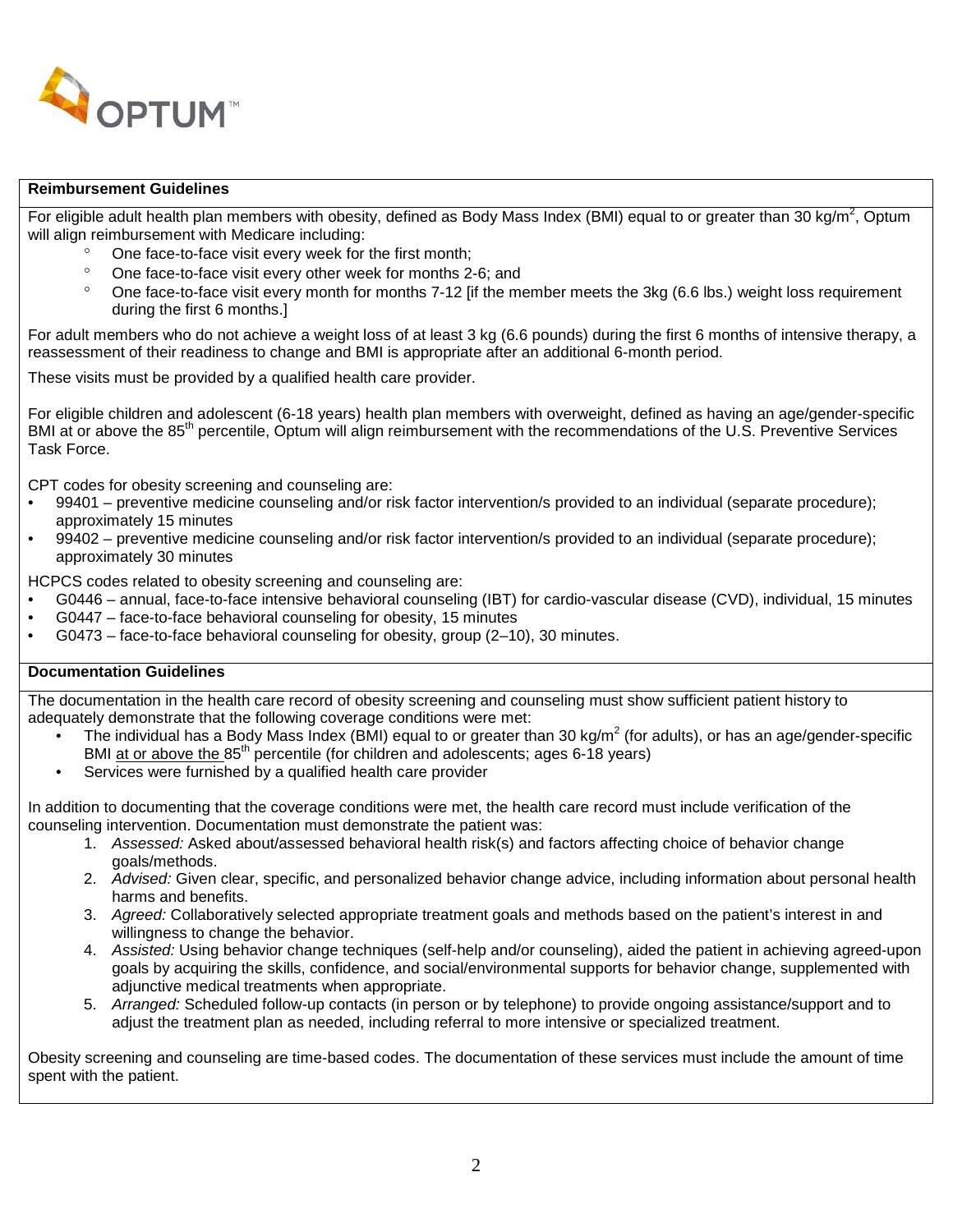

At the 6-month visit, a reassessment of obesity and a determination of the amount of weight loss must be documented in the health care record.

## **Background Information**

Obesity screening and counseling is one of a number of distinct preventive services mandated by national and state regulations [US Dept. of Labor]. The USPSTF recommends screening all adults for obesity [Moyer]. The screening of children >6 years old is also recommended in a separate report [USPSTF]. The USPSTF did not find sufficient evidence for screening children younger than age 6 years. Many different types of providers – not limited to but including chiropractors, physical and occupational therapists – can offer screening and counseling for obesity [Frerichs, Ndetan]. Screening for obesity is typically performed by calculating body mass index (BMI). Counseling and behavioral interventions generally consist of problem-solving (assisting by providing specific suggested actions and motivational counseling) and facilitating access to social support services (arranging for services and follow-up) [ChiroCode, MLN].

Medicare covers screening for adult beneficiaries with obesity, defined as Body Mass Index (BMI) equal to or greater than 30 kg/m<sup>2</sup>, who are competent and alert at the time that counseling is provided and whose counseling is furnished by a qualified primary care physician or other primary care practitioner in a primary care setting. Those who meet these criteria are eligible for:

- One face-to-face visit every week for the first month;
- One face-to-face visit every other week for months 2-6; and
- One face-to-face visit every month for months 7-12, if the beneficiary meets the 3kg (6.6 lbs.) weight loss requirement during the first 6 months [MLN].

For beneficiaries who do not achieve a weight loss of at least 3 kg (6.6 pounds) during the first 6 months of intensive therapy, a reassessment of their readiness to change and BMI is appropriate after an additional 6-month period.

Medicare does not allow the billing of other services provided on the same day as an obesity counseling visit, but private plans have a wide array of policies on such care. They vary with regard to how the visit should be coded, how many visits are allowed in a year, and in reimbursement design [Elliott].

For children and adolescents ages 6-18 years, the USPSTF uses the following terms to define categories of increased BMI:

- Overweight = an age/gender-specific BMI between the 85th and 95th percentiles
- Obesity = an age/gender-specific BMI at or above the 95th percentile.

The USPSTF did not find any evidence describing the appropriate timing of screening intervals.

## **Coding Information**

The CMS recognizes two HCPCS codes for billing for behavioral counseling for obesity [MLN, 2015]:

- G0447 face-to-face behavioral counseling for obesity, 15 minutes
- G0473 face-to-face behavioral counseling for obesity, group (2–10), 30 minutes.

The CPT codes most likely to be recognized by commercial payers are:

- 99401 preventive medicine counseling and/or risk factor intervention/s provided to an individual (separate procedure); approximately 15 minutes
- 99402 preventive medicine counseling and/or risk factor intervention/s provided to an individual (separate procedure); approximately 30 minutes.

*Note:* Other preventive health issues may come up during the period for which these codes are reported [Elliott].

## Additional CPT and HCPCS codes for individual obesity screening and counseling that may be recognized by certain commercial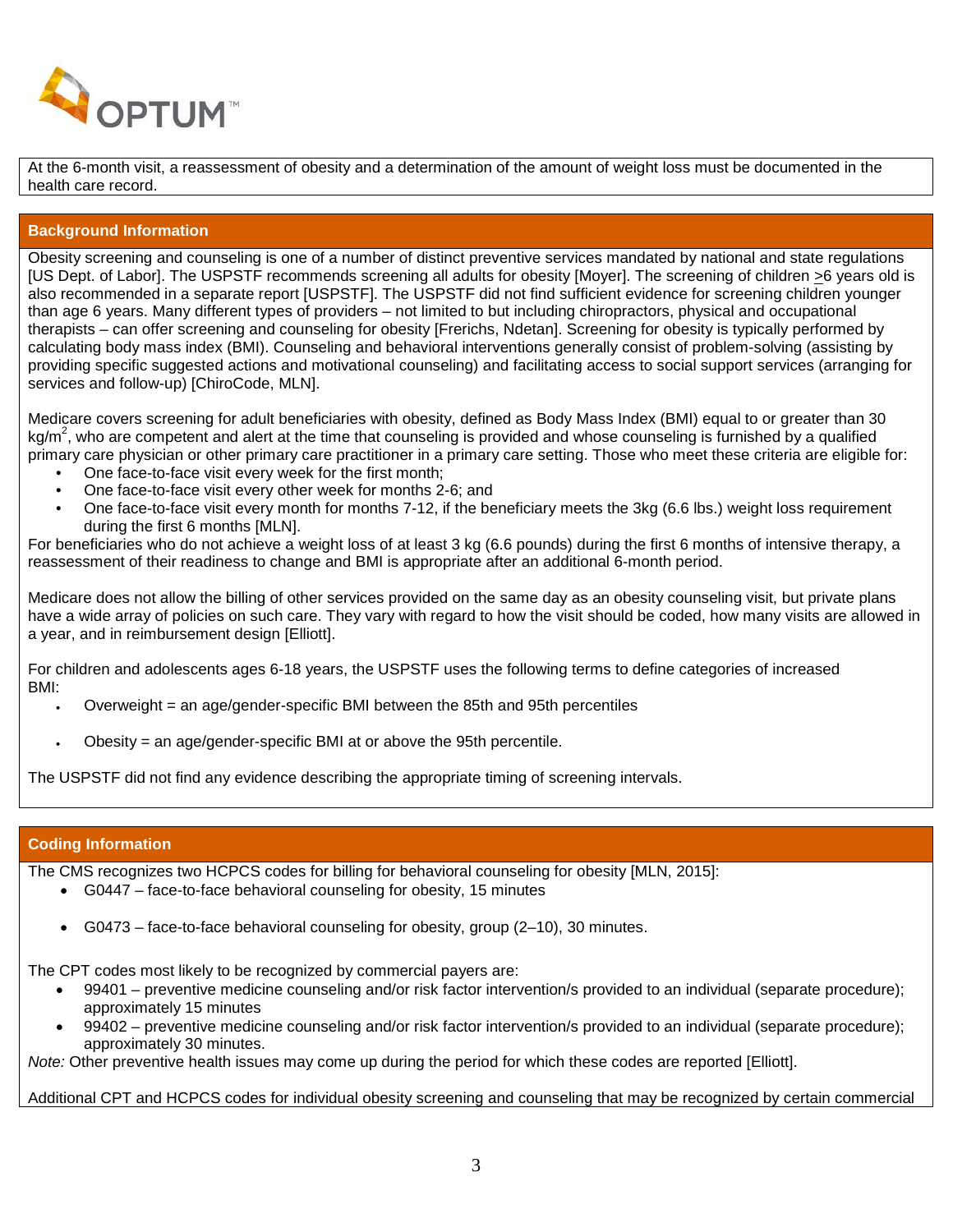

payers include 97802–97804 (medical nutrition therapy), G0446 (annual, face-to-face IBT for CVD, individual, 15 minutes),G0447 (face-to-face behavioral counseling for obesity, 15 minutes), G0473 (face-to-face behavioral counseling for obesity, group [2-10], 30 minutes) or S9470 (nutritional counseling, dietitian visit). The application of these service codes may be subject to restrictions based upon frequency (e.g., G0446 = once/year), provider type (e.g., dietitian), diagnosis (e.g., 307.1; anorexia nervosa), etc. [BCBS-MN, UHC]. Table 1 summarizes the diagnosis codes commonly associated with procedural codes for reporting screening for obesity in adults, children and adolescents. The reporting of a related diagnosis code may be required by certain commercial payers (e.g., UHC) for billing procedural codes other than G0446, G0447 and G0473.

## **Documentation Information**

The documentation in the health care record of obesity screening and counseling must show sufficient patient history to adequately demonstrate that coverage conditions were met [MLN, 2013]. Coverage Conditions:

- For adults, the patient has a BMI ≥ 30 kilograms per meter squared (calculation of BMI from CDC: [http://www.cdc.gov/healthyweight/assessing/bmi/adult\\_bmi/index.html](http://www.cdc.gov/healthyweight/assessing/bmi/adult_bmi/index.html)
- For children and adolescents, the patient has an age/gender-specific BMI equal to or greater than the  $95<sup>th</sup>$  percentile
- Beneficiaries must be competent and alert at the time that counseling services are provided; or may be accompanied by a parent or caregiver in the case of children
- Services were furnished by a qualified health care provider

At the 6-month visit, a reassessment of obesity and a determination of the amount of weight loss must be performed. To be eligible for additional face-to-face visits occurring once a month for an additional 6 months, adult beneficiaries must have achieved a reduction in weight of at least 3 kg (6.6 pounds) over the course of the first 6 months of intensive therapy. *This determination must be documented in the health care record.*

In addition to documenting that the coverage conditions were met, the health care record must include verification of the counseling intervention. Medicare recommends documenting the 5-A approach highlighted by the USPSTF [Moyer]:

- 1. **Assess:** Ask about/assess behavioral health risk(s) and factors affecting choice of behavior change goals/methods.
- 2. **Advise:** Give clear, specific, and personalized behavior change advice, including information about personal health harms and benefits.
- 3. **Agree:** Collaboratively select appropriate treatment goals and methods based on the patient's interest in and willingness to change the behavior.
- 4. **Assist**: Using behavior change techniques (self-help and/or counseling), aid the patient in achieving agreed-upon goals by acquiring the skills, confidence, and social/environmental supports for behavior change, supplemented with adjunctive medical treatments when appropriate.
- 5. **Arrange**: Schedule follow-up contacts (in person or by telephone) to provide ongoing assistance/support and to adjust the treatment plan as needed, including referral to more intensive or specialized treatment.

## *Obesity screening and counseling are time-based codes (including E/M codes, when counseling constitutes >50% of the face-to-face encounter). The documentation of these services must include the amount of time spent with the patient.*

| Table 1:                                                                                    |                                                                                   |                                                                                                                                                                                          |  |  |
|---------------------------------------------------------------------------------------------|-----------------------------------------------------------------------------------|------------------------------------------------------------------------------------------------------------------------------------------------------------------------------------------|--|--|
| Summary of Procedural and Diagnostic Coding for Services Described as Screening for Obesity |                                                                                   |                                                                                                                                                                                          |  |  |
| <b>Service</b>                                                                              | <b>Procedure Codes</b>                                                            | <b>Diagnosis Codes</b>                                                                                                                                                                   |  |  |
|                                                                                             | <b>Medical Nutrition Therapy:</b><br>$97802 - 97804$<br>(Diagnosis Code Required) | Body Mass Index $30 - 39.9$ : (Adults only)<br>ICD-10: Z68.30, Z68.31, Z68.32, Z68.33, Z68.34, Z68.35, Z68.36, Z68.37,<br>Z68.38, Z68.39<br>Body Mass Index 40.0 and over: (Adults only) |  |  |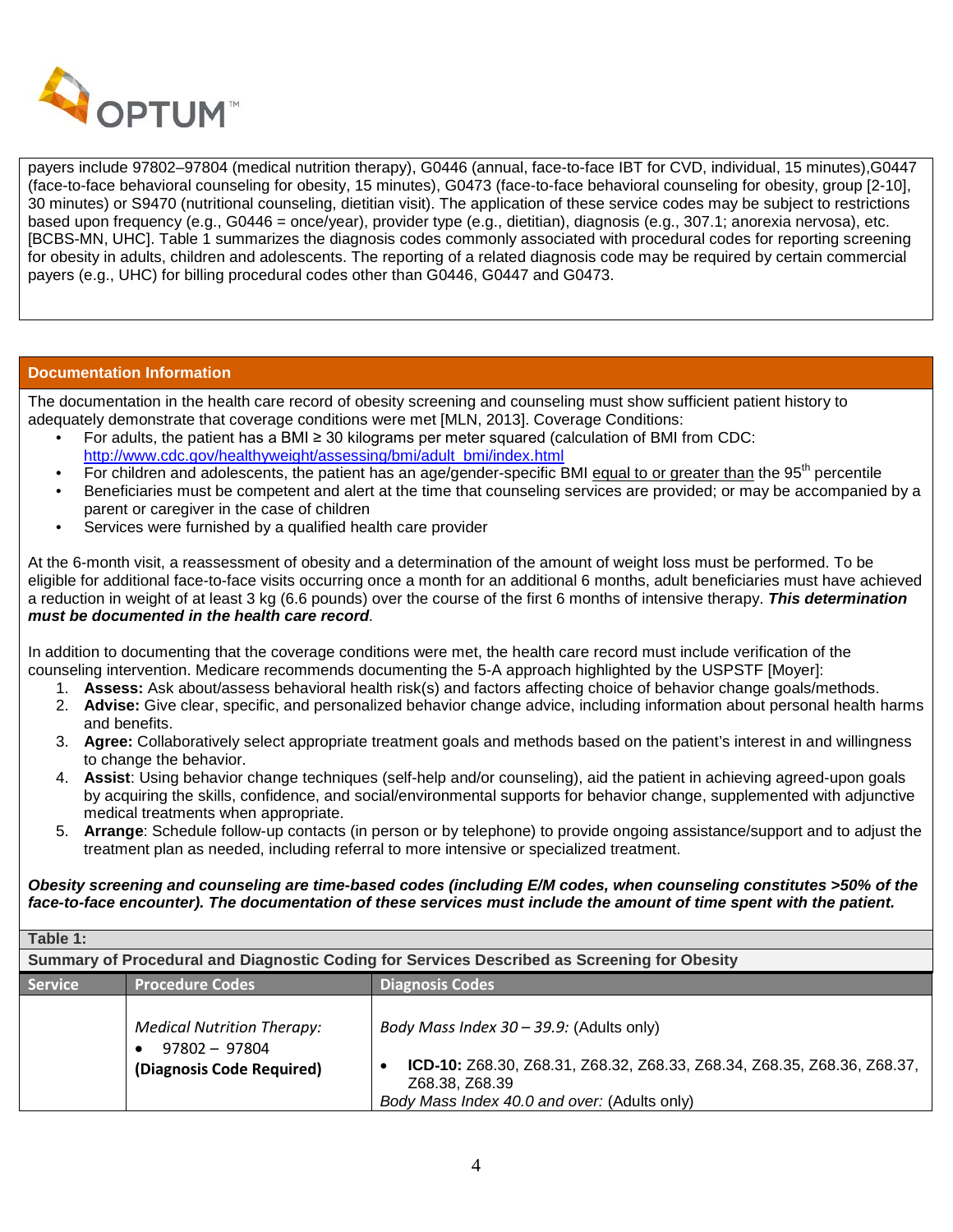

| <b>Screening</b><br>for obesity<br>in adults,<br>children<br>and<br>adolescents | Preventive Medicine Individual<br>Counseling:<br>$99401 - 99404$<br>$\bullet$<br>(Diagnosis Code Required)<br>Behavioral Counseling or<br>Therapy:<br>G0446, G0447, G0473<br>(Diagnosis Code Not Required) | <b>ICD-10:</b> Z68.41, Z68.42, Z68.43, Z68.44, Z68.45<br>Obesity:<br><b>ICD-10: E66.01,</b><br>٠<br>E66.09, E66.1, E66.8,<br>E66.9 |
|---------------------------------------------------------------------------------|------------------------------------------------------------------------------------------------------------------------------------------------------------------------------------------------------------|------------------------------------------------------------------------------------------------------------------------------------|
|---------------------------------------------------------------------------------|------------------------------------------------------------------------------------------------------------------------------------------------------------------------------------------------------------|------------------------------------------------------------------------------------------------------------------------------------|

## **Resources**

- American Medical Association, *Current Procedural Terminology (*CPT®) and associated publications and services
- Blue Cross and Blue Shield MN. Quick reference guide for coverage of weight management care. *Blue Cross and Blue Shield of Minnesota,* October 2011; https://www.bluecrossmn.com/internet\_core/en\_US/ccurl/608/822/post71a\_015118,0.pdf
- Centers for Medicare and Medicaid Services
- ChiroCode DeskBook, 24th edition, 2016. *ChiroCode Institute*: [www.ChiroCode.com](http://www.chirocode.com/)
- Elliott VS. How to bill for screening and treating obesity in adults. American Medical News 2012 (Sept  $3^{\text{rd}}$ ); <http://www.amednews.com/article/20120903/business/309039972/5/>
- Frerich W, Kaltenbacher E, van de Leur JP, Dean E. Can physical therapists counsel patients with lifestyle-related health conditions effectively? A systematic review and implications. *Physiotherapy Theory and Practice* 2012;28:571–87
- Jacques L, Jensen TS, Schafer J, et al. Decision memo for intensive behavioral therapy for obesity. *Centers for Medicare & Medicaid Services,* Nov. 29, 2011; Administrative File: CAG-00423N [http://www.cms.gov/medicare-coverage](http://www.cms.gov/medicare-coverage-database/details/nca-decision-memo.aspx?&NcaName=Intensive%20Behavioral%20Therapy%20for%20Obesity&bc=ACAAAAAAIAAA&NCAId=253&)[database/details/nca-decision](http://www.cms.gov/medicare-coverage-database/details/nca-decision-memo.aspx?&NcaName=Intensive%20Behavioral%20Therapy%20for%20Obesity&bc=ACAAAAAAIAAA&NCAId=253&)
	- [memo.aspx?&NcaName=Intensive%20Behavioral%20Therapy%20for%20Obesity&bc=ACAAAAAAIAAA&NCAId=253&.](http://www.cms.gov/medicare-coverage-database/details/nca-decision-memo.aspx?&NcaName=Intensive%20Behavioral%20Therapy%20for%20Obesity&bc=ACAAAAAAIAAA&NCAId=253&)
- MLN (Medicare Learning Network). Quick Reference Information: Preventive Services *Dept. of Health and Human Services Centers for Medicare & Medicaid*, ICN 006559 October 2013; [https://www.cms.gov/Medicare/Prevention/PrevntionGenInfo/Downloads/MPS\\_QuickReferenceChart\\_1.pdf](https://www.cms.gov/Medicare/Prevention/PrevntionGenInfo/Downloads/MPS_QuickReferenceChart_1.pdf)
- MLN (Medicare Learning Network). Preventive Services: Intensive Behavioral Therapy for Obesity. *Dept. of Health and Human Services Centers for Medicare & Medicaid*, ICN 006559 October 2015;
- https://www.cms.gov/Medicare/Prevention/PrevntionGenInfo/downloads/MPS\_QuickReferenceChart\_1.pdf • Moyer VA (on behalf of the U.S. Preventive Services Task Force). Screening for and management of obesity in adults: U.S. Preventive Services Task Force recommendation statement. *Annals of Internal Medicine* 2012;157:373-378
- Ndetan H, Evans MW Jr., Felini M, et al. Chiropractic and medical use of health promotion in the management of arthritis: analysis of the 2006 National Health Interview Survey. *Journal of Manipulative and Physiological Therapeutics* 2010;33:419– 24
- UnitedHealthcare. Coverage Determination Guideline: Preventive care services. *UnitedHealthcare*, effective 1.01.16; https://www.unitedhealthcareonline.com/ccmcontent/ProviderII/UHC/en-US/Assets/ProviderStaticFiles/ProviderStaticFilesPdf/Tools%20and%20Resources/Policies%20and%20Protocols/Medical%2 0Policies/Medical%20Policies/Preventive\_Care\_Services\_CD.pdf
- U.S. Department of Labor. The Patient Protection and Affordable Care Act.<http://www.dol.gov/ebsa/healthreform/>
- USPSTF (US Preventive Services Task Force). Screening for obesity in children and adolescents: US Preventive Services Task Force recommendation statement. *Pediatrics* 2010;125:361-367

| <b>History / Updates</b> |                          |  |  |
|--------------------------|--------------------------|--|--|
| 10/17/2013               | New policy               |  |  |
| 04/2014                  | Annual review and update |  |  |